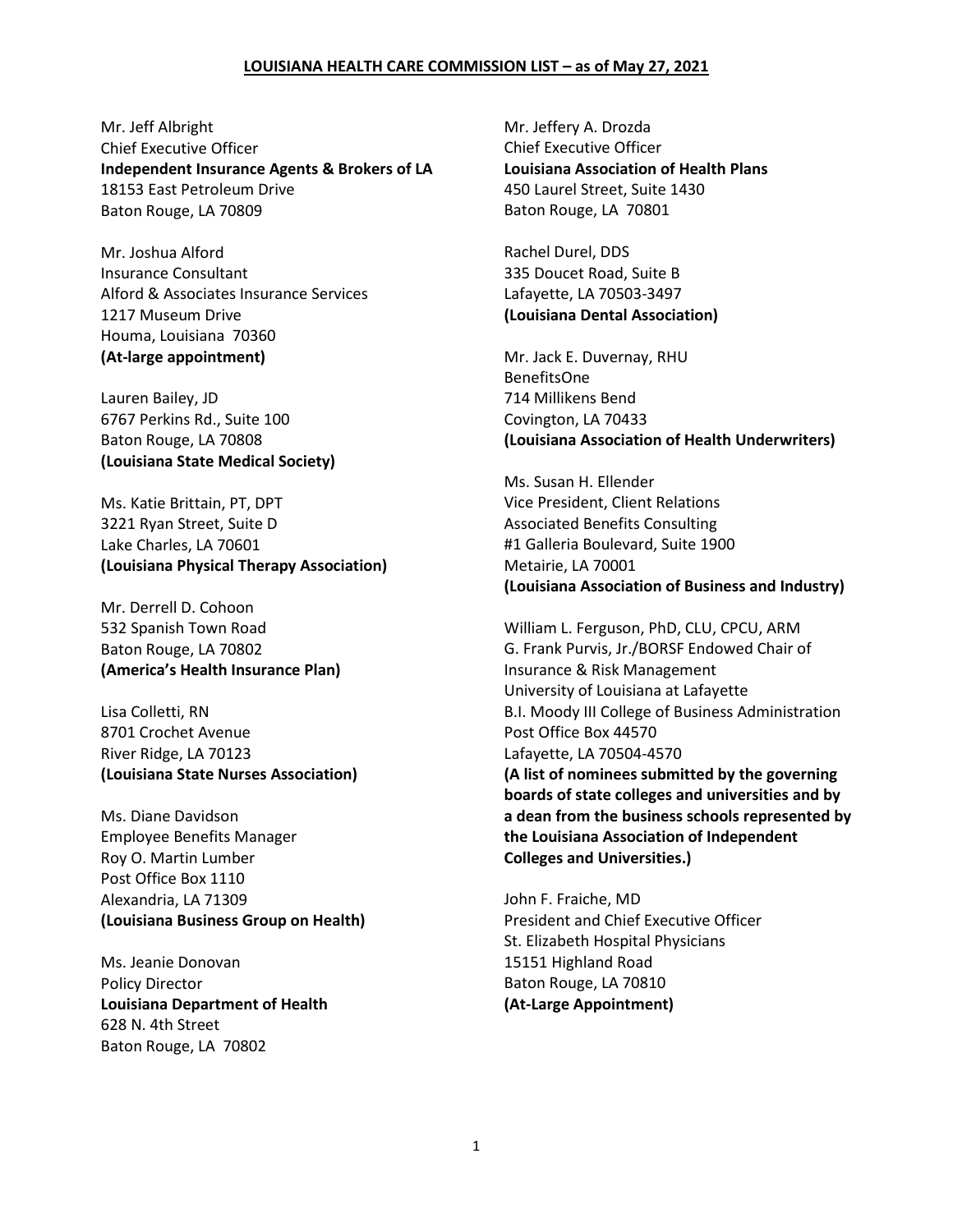## **LOUISIANA HEALTH CARE COMMISSION LIST – as of May 27, 2021**

Ms. Lisa Gardner CommCare Corporation 2511 Terrace Avenue Baton Rouge, LA 70806 **(Louisiana Nursing Home Association)**

Mr. Arnold M. Goldberg 330 Rue St. Peter Metairie, LA 70005 **(At-Large Appointment)**

Faye Grimsley, PhD, CIH Head, Public Health Sciences Department Xavier University of Louisiana One Drexel Drive, Box V New Orleans, LA 70125 **(A list of nominees submitted by the governing boards of state colleges and universities and by a dean from the business schools represented by the Louisiana Association of Independent Colleges and Universities)**

Ms. Linda P. Hawkins 22271 Main Street Abita Springs, LA 70420 **(League of Women Voters of Louisiana)**

Honorable John R. Illg, Jr. State Representative 9523 Jefferson Highway, Suite A River Ridge, LA 70123 **(Louisiana House Insurance Committee)**

Mr. Randal Johnson President **Louisiana Independent Pharmacies Association** 543 Spanish Town Road Baton Rouge, LA 70802

Jesse Lambert, PsyD 10317 Taylor Sheets Road Saint Amant, LA 70774-4027 **(Louisiana Psychological Association)**

Eva Lamendola, OD 1004 West Highway 30, Suite A Gonzales, LA 70737 **(Optometry Association of Louisiana)**

Mr. Darrell Langlois Blue Cross Blue Shield of Louisiana 5525 Reitz Avenue Baton Rouge, LA 70809 **(A domestic mutual, non profit health Service and indemnity company**

Ms. Jennifer McMahon Vice President **Louisiana Hospital Association** 2450 Severn Avenue, Suite 210 Metairie, LA 70001

Ms. Barbara Morvant 200 St. Ann Drive, Apt 1014 Mandeville, LA 70471 **(AARP, the nominee of which shall be a volunteer representative)**

Mr. Andrew Muhl Director of Advocacy 301 Main Street, Suite 1012 Baton Rouge, LA 70825 **(AARP Louisiana)**

B. Ronnell Nolan, HIA, CHRS President and Chief Executive Officer **Health Agents for America, Inc.** Post Office Box 65128 Baton Rouge, LA 70896

Mr. Frank Opelka Deputy Commissioner Office of Health, Life & Annuity Louisiana Department of Insurance 1702 N. Third Street Baton Rouge, LA 70802 **(Ex-Officio, Designee)**

Mr. John Overton Chief Financial Officer Turn Key Solutions 11911 Justice Avenue Baton Rouge, LA 70816 **(National Federation of Independent Businesses)**